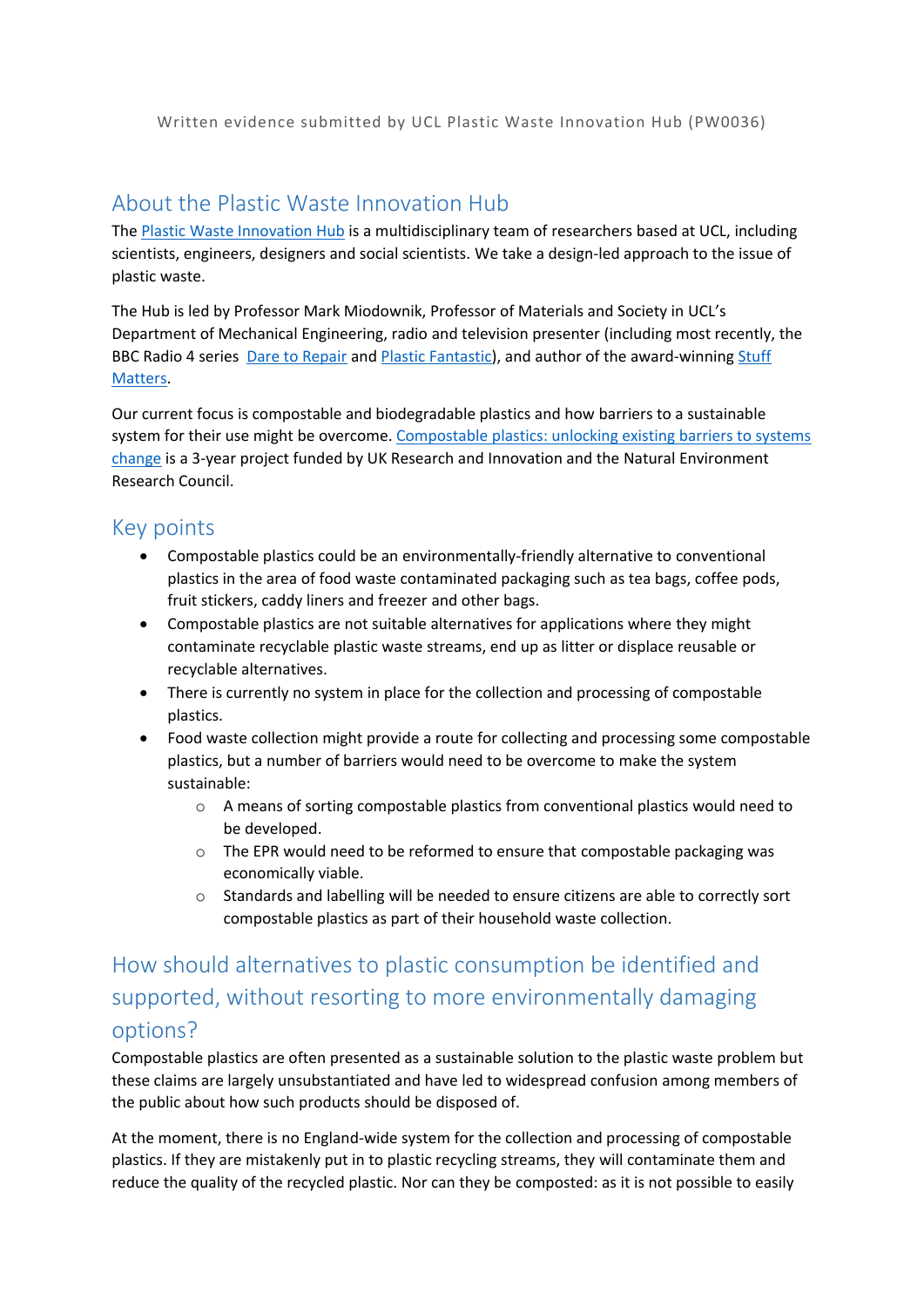distinguish between compostable and regular plastic, industrial composting facilities used for food waste currently screen out all plastic items. In any case, many of these facilities (such as Anaerobic Digestion plants) do not provide suitable conditions for compostable plastics to break down. There is very little data about how well compostable plastics break down under home composting conditions (our BIG COMPOST EXPREIMENT – a citizen science project involving 9590 volunteers – aims to fill this gap. See [www.bigcompostexperiement.org.uk](http://www.bigcompostexperiement.org.uk/) for more information.)

Therefore, at this point in time, the best waste stream for compostable plastics is currently the general waste, through which they will be sent to landfill or burnt.

Life cycle assessment shows that the current system, with no dedicated UK-wide collection and processing facilities for compostable plastics, is not environmentally favourable.

This situation is likely to change, however. Compostable plastics are likely to play an important but small role in the future of sustainable packaging, especially in the areas of food waste contaminated packaging such as tea bags, coffee pods, fruit stickers, caddy liners and freezer and other bags. In 2023, when food waste collection is unified across England, compostable plastics for these products should be part of this new system. Directing citizens to put them in the food waste collection to capture as much food waste as possible may be the best option (our current research programme aims to clarify the best processing route). Thus, to capture for instance, the 100 million tea bags used each day in the UK, most of which now contain 'biodegradable' plastics, it may be important to develop a 'Recycle with Food Waste' label for compostable plastics and an associated policy framework that might include standards, producer obligations and fiscal measures.

The corollary of this is that there are many applications for which compostable plastics are not suitable alternatives to conventional plastics. A simple rule of thumb would be to exclude any product that might reasonably be collected with household plastic recycling (typically rigid packaging such as bottles, trays and containers). Other plastic-containing products, such as nappies and wipes, could potentially be made from compostable plastics, but unless a new system is put in place to collect and compost such items, there would not be any overall environmental benefit from doing so. In fact, they may have a detrimental impact if they end up as litter or displace reusable or recyclable alternatives.

## Will the UK Government be able to achieve its shorter-term ambition of working towards all plastic packaging placed on the market being recyclable, reusable or compostable by 2025?

As described above, there is no overall environmental benefit to making plastic packaging compostable if there is no system in place by which to compost it at the end of its lifetime. Separate food waste collections will become mandatory in England from 2023 and this presents an ideal opportunity to provide a route by which food-waste contaminated compostable plastics could be collected and composted.

In order for such a system to work, a number of barriers would need to be overcome, including:

 A reliable system for sorting and separating compostable and non-compostable plastics (so that compostable plastics do not get screened out of food waste along with other plastics). We are currently researching technologies (such as hyperspectral imaging) that could be used for this purpose.